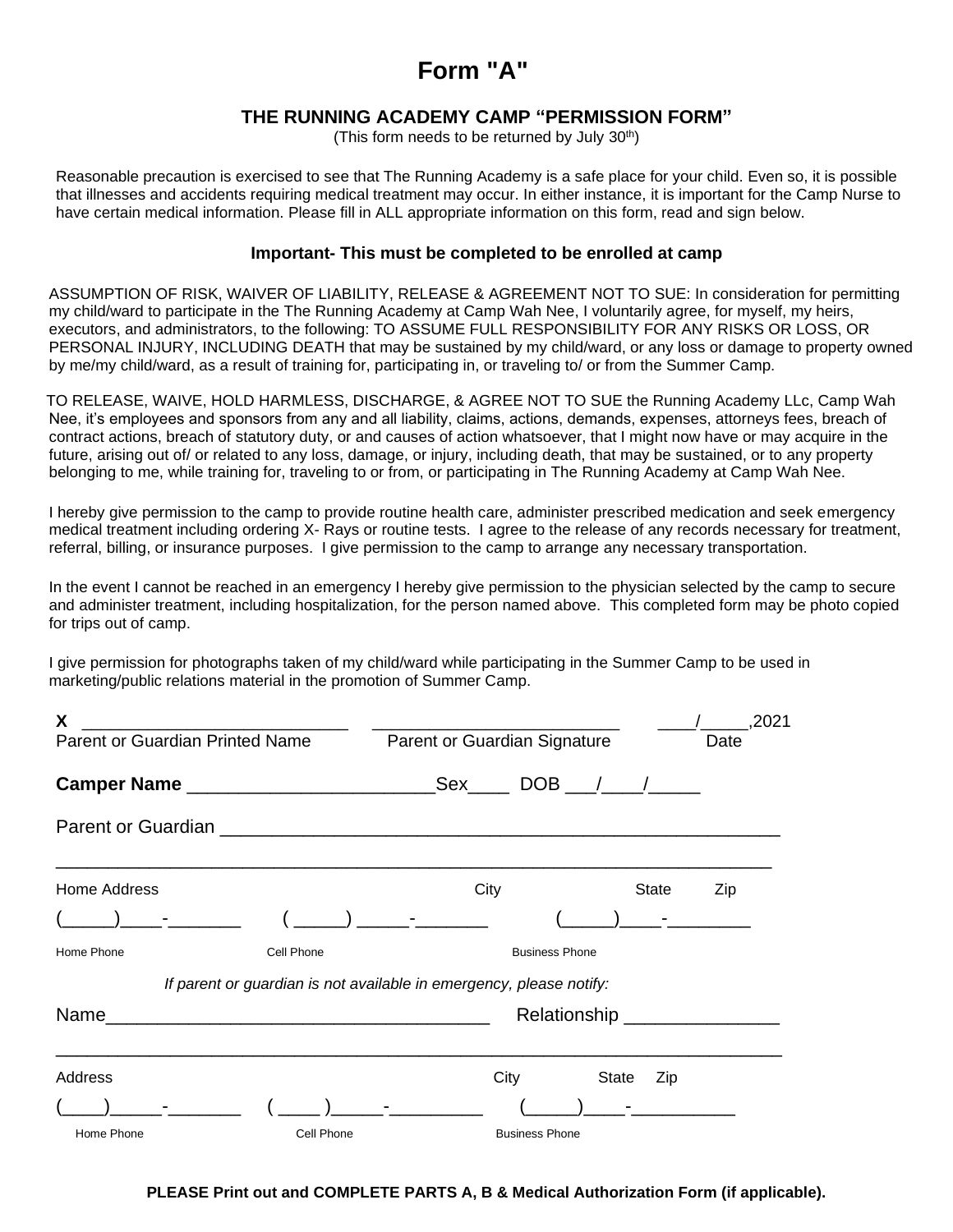# **Form B**

## **THE RUNNING ACADEMY CAMP "HEALTH HISTORY"**

(This form should be returned by July  $30<sup>th</sup>$  – Please contact if physical is later.)

**A CURRENT PHYSICAL EXAMINATION AND PHYSICIAN'S AUTHORIZATION IS REQUIRED TO PARTICIPATE IN SUMMER CAMP. AN UPDATED HEALTH HISTORY IS REQUIRED ANNUALLY. If your child has had a physical since AUGUST 22nd 2019, and if a signed copy of this physical and release to participate in all summer camp activities is attached to this form, you do not need a physician to sign below.**

|                       |                         |              |     | "I have examined this child, and I release him/her to participate in all summer camp activities except those |             |       |  |
|-----------------------|-------------------------|--------------|-----|--------------------------------------------------------------------------------------------------------------|-------------|-------|--|
|                       | noted in item #9 below. |              |     |                                                                                                              |             |       |  |
|                       |                         |              |     |                                                                                                              |             |       |  |
| <b>MD's Signature</b> |                         |              |     |                                                                                                              | <b>Date</b> | /2021 |  |
|                       |                         |              |     | Phone $($ $)$ $-$                                                                                            |             |       |  |
| <b>Address</b>        | City                    | <b>State</b> | Zip |                                                                                                              |             |       |  |
|                       |                         |              |     |                                                                                                              |             |       |  |

**\_\_\_\_\_\_\_\_\_\_\_\_\_\_\_\_\_\_\_\_\_\_\_\_\_\_\_\_\_\_\_\_\_\_\_\_\_\_\_\_\_\_\_\_\_\_\_\_\_\_\_\_\_\_\_\_\_\_\_\_\_\_\_\_\_\_\_\_\_\_\_\_\_\_\_\_\_\_\_\_\_\_\_\_\_\_\_\_\_\_\_\_\_\_\_\_\_**

**\_\_\_\_\_\_\_\_\_\_\_\_\_\_\_\_\_\_\_\_\_\_\_\_\_\_\_\_\_\_\_\_\_\_\_\_\_\_\_\_\_\_\_\_\_\_\_\_\_\_\_\_\_\_\_\_\_\_\_\_\_\_\_\_\_\_\_\_\_\_\_\_\_\_\_\_\_\_\_\_**

**\_\_\_\_\_\_\_\_\_\_\_\_\_\_\_\_\_\_\_\_\_\_\_\_\_\_\_\_\_\_\_\_\_\_\_\_\_\_\_\_\_\_\_\_\_\_\_\_\_\_\_\_\_\_\_\_\_\_\_\_\_\_\_\_\_\_\_\_\_\_\_\_\_\_\_\_\_\_\_\_\_\_\_\_\_\_\_\_\_\_\_\_\_\_\_\_\_\_\_ \_\_\_\_\_\_\_\_\_\_\_\_\_\_\_\_\_\_\_\_\_\_\_\_\_\_\_\_\_\_\_\_\_\_\_\_\_\_\_\_\_\_\_\_\_\_\_\_\_\_\_\_\_\_\_\_\_\_\_\_\_\_\_\_\_\_\_\_\_\_\_\_\_\_\_\_\_\_\_\_\_\_\_\_\_\_\_\_\_\_\_\_\_\_\_**

*Medical Information to be filled out by Parent or Guardian:* 

 *[ Camper Name]*

**1. Allergies to Food or Medication** (List types, reactions, preferred treatment)

## **2. Dietary Restrictions or Special Diet Requirements:**

- **3. Date last Tetanus Booster \_\_\_\_\_\_\_ Are other immunizations current**? **\_\_\_**
- **4. Operations or Serious Illness** (types/dates)**\_\_\_\_\_\_\_\_\_\_\_\_\_\_\_\_\_\_\_\_\_\_\_\_\_\_\_\_\_\_\_\_\_\_\_\_\_\_\_\_\_\_\_\_\_\_\_\_\_\_\_\_\_\_\_**
- **5. Chronic / Recurring Illness** (i.e. eating disorders, ear/throat infections, asthma, headaches, diabetes, seizures)

**6. Recent Illnesses** (past 3 months)

**7**. **Share other medical or social information that could help the nurse**.

## **8. All Prescription and "Over the Counter" Medications must be accompanied by Authorization for the Administration of Medication Form.**

\_\_\_\_\_\_\_\_\_\_\_\_\_\_\_\_\_\_\_\_\_\_\_\_\_\_\_\_\_\_\_\_\_\_\_\_\_\_\_\_\_\_\_\_\_\_\_\_\_\_\_\_\_\_\_\_\_\_\_\_\_\_\_\_\_\_\_\_\_\_\_\_\_\_\_\_\_\_\_ \_\_\_\_\_\_\_\_\_\_\_\_\_\_\_\_\_\_\_\_\_\_\_\_\_\_\_\_\_\_\_\_\_\_\_\_\_\_\_\_\_\_\_\_\_\_\_\_\_\_\_\_\_\_\_\_\_\_\_\_\_\_\_\_\_\_\_\_\_\_\_\_\_\_\_\_\_\_\_

## **Medications brought to camp must be labeled with campers name and directions in their ORIGINAL CONTAINERS**

**9**. **Additional Comments, Recommendations and/or Restrictions, regarding your child's diet and/or physical activities** (athletics, running, sleeping, swimming, etc.) **while at camp: \_\_\_\_\_\_\_\_\_\_\_\_\_\_\_\_\_\_\_\_\_\_\_\_\_\_\_\_\_\_\_\_\_\_\_\_\_\_\_\_\_\_\_\_\_\_\_\_\_\_\_\_\_\_\_\_\_\_\_\_\_\_\_\_\_\_\_\_\_\_\_\_\_\_\_\_\_\_\_\_\_\_\_\_\_\_\_\_\_\_\_\_\_\_\_\_**

**\_\_\_\_\_\_\_\_\_\_\_\_\_\_\_\_\_\_\_\_\_\_\_\_\_\_\_\_\_\_\_\_\_\_\_\_\_\_\_\_\_\_\_\_\_\_\_\_\_\_\_\_\_\_\_\_\_\_\_\_\_\_\_\_\_\_\_\_\_\_\_\_\_\_\_\_\_\_\_\_\_\_\_\_\_\_\_\_\_\_\_\_\_\_\_\_ \_\_\_\_\_\_\_\_\_\_\_\_\_\_\_\_\_\_\_\_\_\_\_\_\_\_\_\_\_\_\_\_\_\_\_\_\_\_\_\_\_\_\_\_\_\_\_\_\_\_\_\_\_\_\_\_\_\_\_\_\_\_\_\_\_\_\_\_\_\_\_\_\_\_\_\_\_\_\_\_\_\_\_\_\_\_\_\_\_\_\_\_\_\_\_\_**

**\_\_\_\_\_\_\_\_\_\_\_\_\_\_\_\_\_\_\_\_\_\_\_\_\_\_\_\_\_\_\_\_\_\_\_\_\_\_\_\_\_\_\_\_\_\_\_\_\_\_\_\_\_\_\_\_\_\_\_\_\_\_\_\_\_\_\_\_\_\_\_\_\_\_\_\_\_\_\_\_\_\_\_\_\_\_\_\_\_\_\_\_\_\_\_\_\_ \_\_\_\_\_\_\_\_\_\_\_\_\_\_\_\_\_\_\_\_\_\_\_\_\_\_\_\_\_\_\_\_\_\_\_\_\_\_\_\_\_\_\_\_\_\_\_\_\_\_\_\_\_\_\_\_\_\_\_\_\_\_\_\_\_\_\_\_\_\_\_\_\_\_\_\_\_\_\_\_\_\_\_\_\_\_\_\_\_\_\_\_\_\_\_\_**

**10. Name (s) and Phone #' (s) of primary and other physicians currently treating your child:**

Please mail all forms to:

The Running Academy c/o Marty Ogden, 31 Dairy Farm Dr., Brookfield, CT 06804

**PLEASE Print out and COMPLETE PARTS A, B & Medical Authorization Form (if applicable).**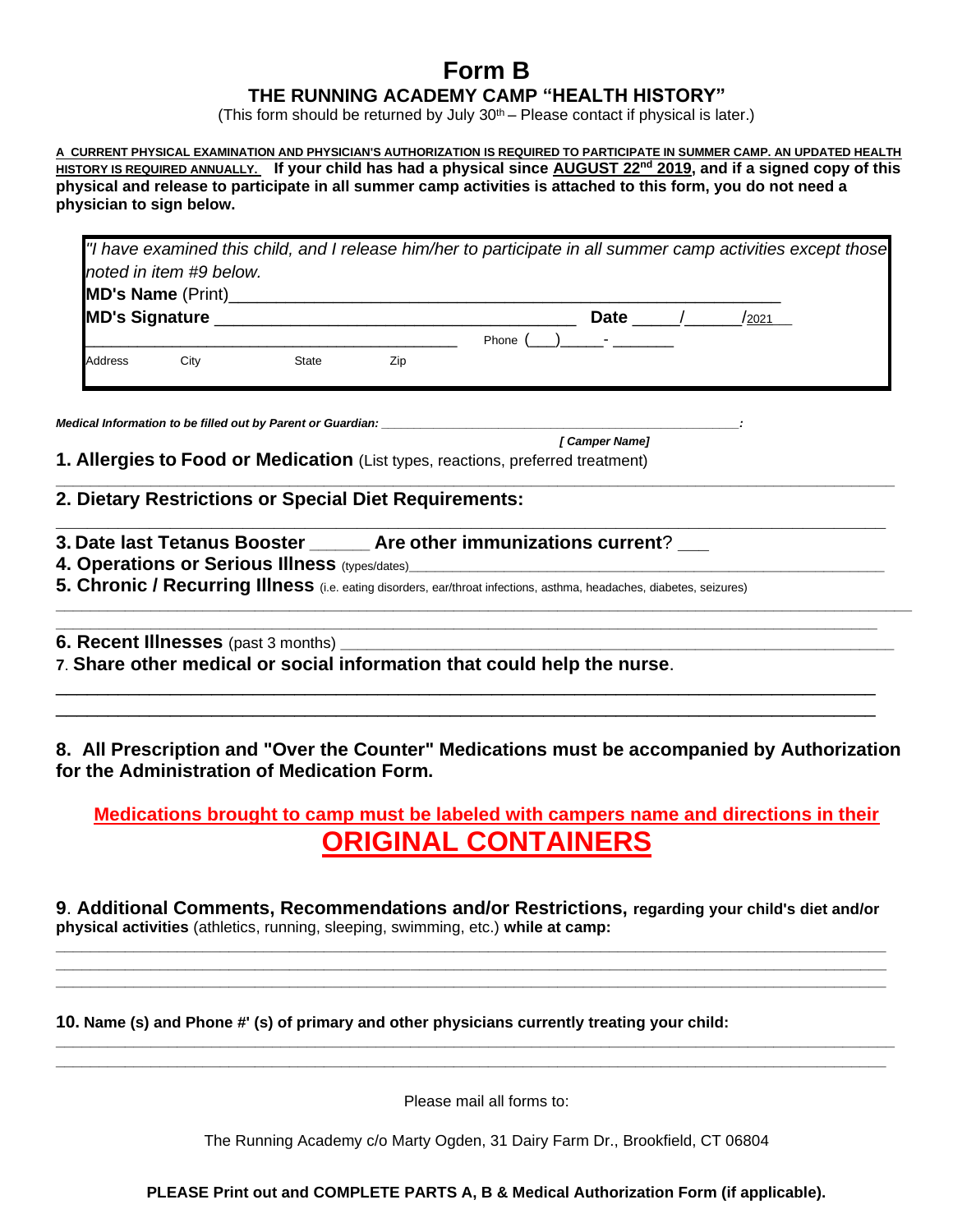# **The Running Academy**

# **MEDICATION ADMINISTRATION AUTHORIZATION for Summer Camp Only** Page 1 of 2

In Connecticut, licensed camps administering medications to children shall comply with all requirements regarding the Administration of Medications described in the CT State Statutes and Regulations. **Parents/ guardians requesting medication administration to their child from camp staff shall provide the program with appropriate written authorization(s) and the medication before any medications are dispensed. Medications must be in the original container and labeled with child's name, name of medication, directions for medication's administration, and date of the prescription. All unused medication will be destroyed if not picked up within one week following the camper's departure from camp.**

Medication shall only be administered by the health supervisor\* or by a licensed health care professional authorized to administer prescription medications. The health care consultant shall acknowledge in writing the list of medications administered at the camp. If the health supervisor is not a licensed health care professional authorized to administer prescription medications, the administration of medications shall be under the professional oversight of the health care consultant. Medication prescribed for campers brought from home shall only be administered if it is from the original container, and there is written permission from the parent/guardian.

When no longer needed, medications shall be returned to a parent or guardian whenever possible. If the medication cannot be returned, it shall be destroyed.

\**Health Supervisor – A person who is at least 18 years of age, specially trained and certified in at least current American Red Cross First Aid (or its equivalent) and CPR, has been trained in the administration of medications and is under the professional oversight of a licensed health care professional authorized to administer prescription medications.*

## **Instructions to Parents/Guardians**

**Page 2 of this Medication Administration Authorization form must be completed and signed by both you and the authorized Prescriber (Physician, Dentist, Physician Assistant, Advanced Practice Registered Nurse) for EVERY medication – whether over-the-counter (e.g., Advil) or prescription (e.g., Albuterol) – and each medication must have its own form.** 

**Self-Administration Authorization applies to asthma and Epi-Pen medication only.**

# **(Scroll down if there will be any medication given at camp) Call 203-313-4955 if you have any questions**